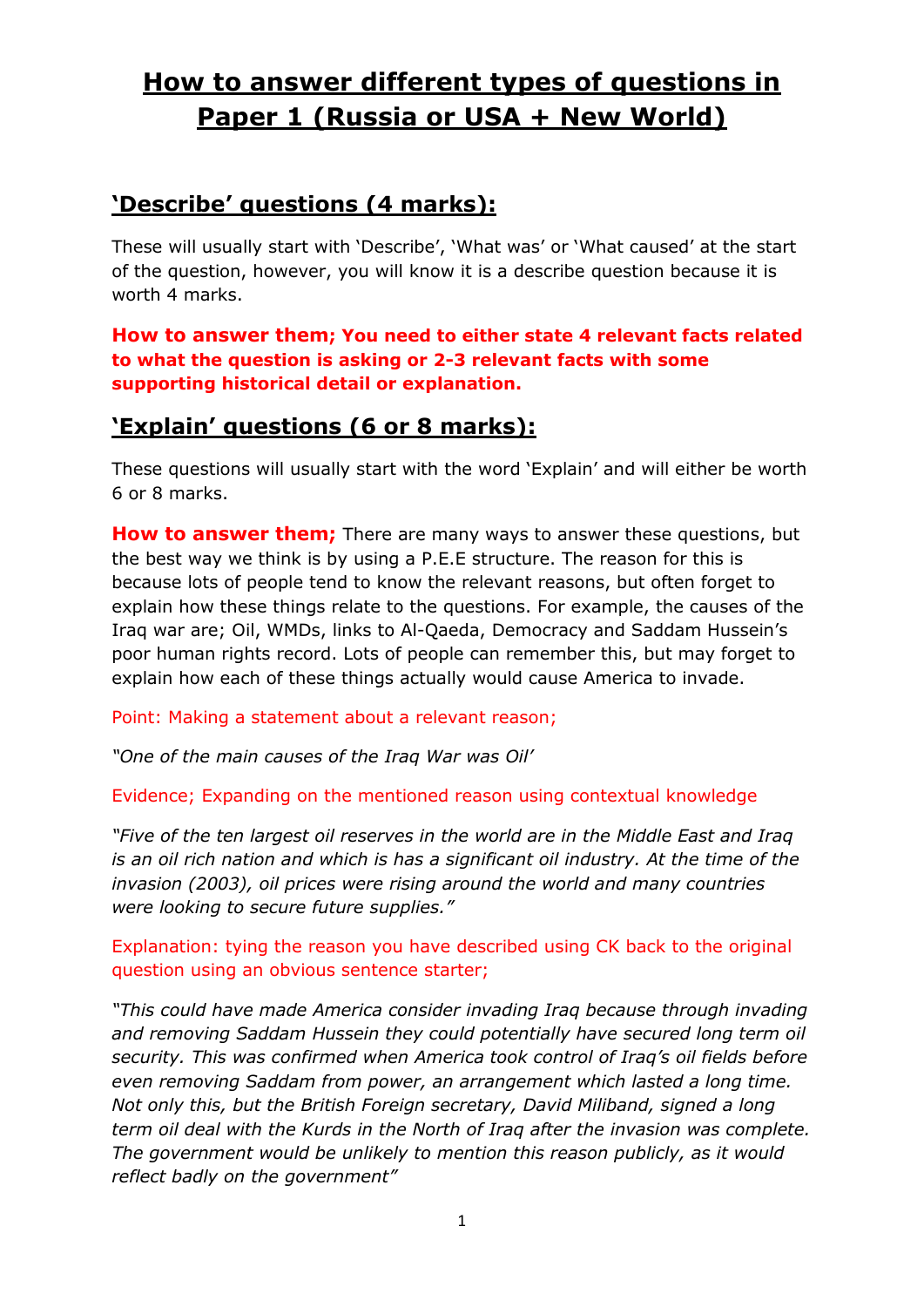## **'How Far' questions (10 marks):**

There are 3-4 different types of "How Far" questions which can be included in your exam. They all require a multi-sided argument and, if you want the top marks, an evaluative conclusion. Here I will summarise how to answer these questions for you;

#### **Type 1: Classic**

How far was \_\_\_\_\_\_\_\_ the main reason for \_\_\_\_\_\_\_\_\_? (10 marks)

Intro sentence (express that there are other reasons as well – partly) Use a PEE paragraph to explain the factor given in the Q in relation to the Q Use a PEE paragraph to explain another reason (from your CK) Use another PEE paragraph to explain another reason (from your CK) Evaluative conclusion (this is where you debate which factor(s) played the bigger role and justify which one(s) you believe to be more important. You can also argue that they are equally important!)

IF THE QUESTION IS HOW FAR WAS \_\_\_\_\_\_\_\_\_ A SUCCESS OR FAILURE THEN YOU NEED TO USE 2 PEE PARAGRAPHS FOR EACH SIDE

#### **Type 2: Statement**

"\_\_\_\_\_\_\_\_ was the main reason for \_\_\_\_\_\_\_\_\_\_\_" How far do you agree with this statement? (10 marks)

Intro sentence (partly/partially agree with the statement) 2 PEE paragraphs showing agreement with the statement 2 PEE paragraphs showing disagreement with the statement Evaluative conclusion (this is where you debate which factor(s) played the bigger role and justify which one(s) you believe to be more important. You can also argue that they are equally important!)

#### **Type 3: Factors given**

"The following factors were equally important in causing

- 1. X
- 2. Y
- 3. Z"

How far do you agree with the above statement (10 marks)

Intro sentence (give your overall opinion, equal? One factor played more of a role?)

Use a PEE paragraph to explain the first factor

Use a PEE paragraph to explain the second factor

Use a PEE paragraph to explain the third factor

Evaluative conclusion (this is where you debate which factor(s) played the bigger role and justify which one(s) you believe to be more important. You can also argue that they are equally important!)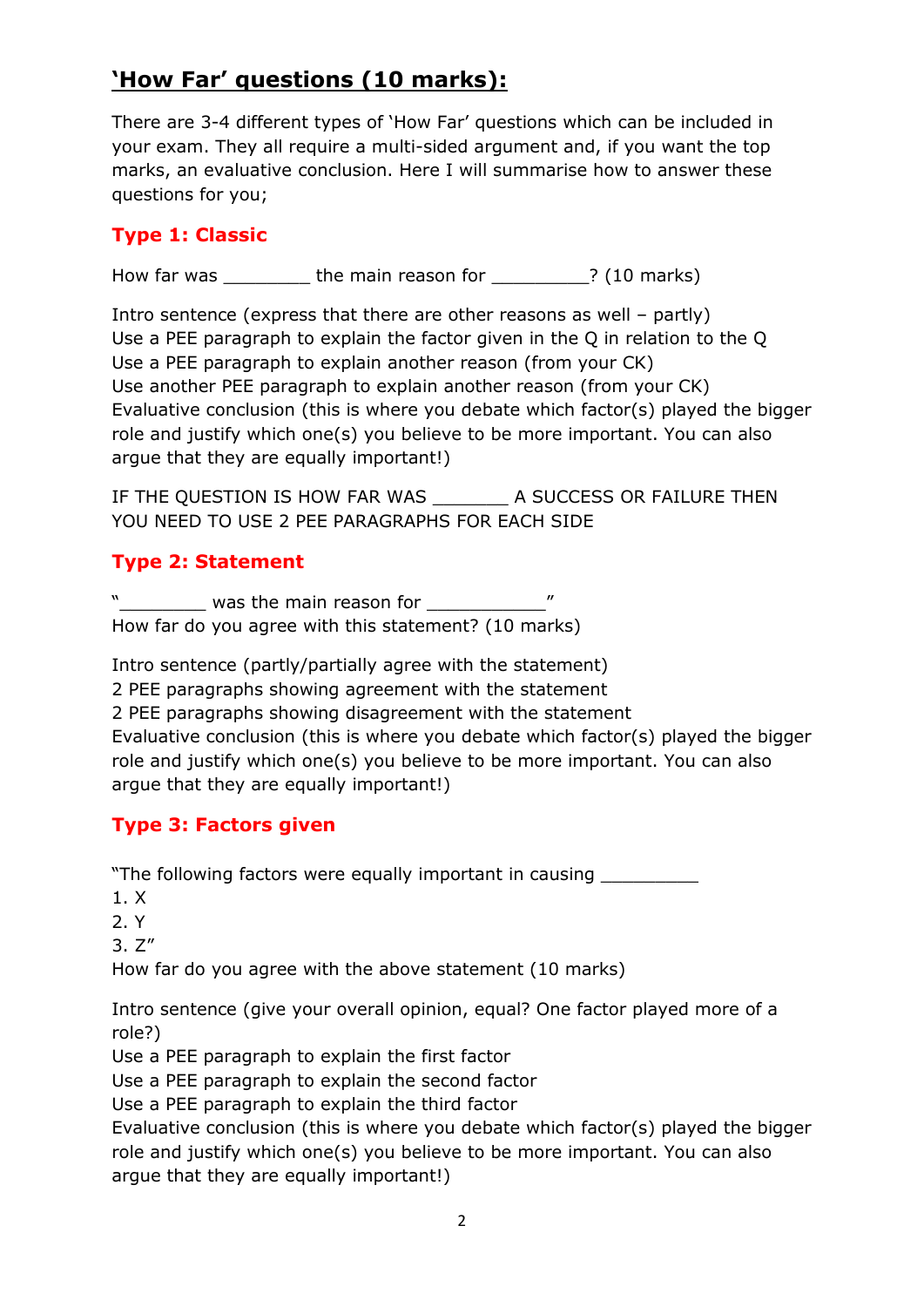## **'Message of' questions (6 or 7 marks):**

These will always start with "What is the message of" and are always worth either 6 or 7 marks. They are mostly worth 7 marks, but occasionally the exam board need to drop a mark from a question to make the total worth 75 marks + 6 for SPAG.

**How to answer them;** Always make sure your first sentence is focused on the answer.

State the overall message in 1 sentence (taking into account the entire cartoon)

*"The message of the cartoon is…"*

Support this by explaining 2 details of the cartoon, either using common sense and/or CK

*"I know this because in the cartoon I can see…" "This is meant to represent/show"*

Use your own knowledge to explain the situation surrounding the cartoon further by discussing what was happening at the time the cartoon was produced

*"Something I know that helps explain this cartoon further is…" "This helps us understand the cartoon because…"*

## **'Why was this published' questions (6 or 7 marks):**

These will always start with "Why was this published" and will always be worth either 6 or 7 marks. They are mostly worth 7 marks but occasionally the exam board need to drop a mark from a question to make the total worth 75 marks + 6 for SPAG.

**How to answer them;** Always make sure your first sentence is focused on the answer.

State why the document/cartoon/poster/painting was published in 1 sentence

*"I believe this \_\_\_\_\_\_\_\_\_ was published because…"*

Use your CK to explain the situation surrounding the cartoon and link this back to why whoever published it did at this time

*"At this time…"* (describe what was happening at the time) *"This means that \_\_\_\_\_\_ would want to publish it because…"* (explain how this would affect the authors' perspective)

Explain how the source helped you figure out the purpose

*"The source shows…" "This would make the viewer think…"*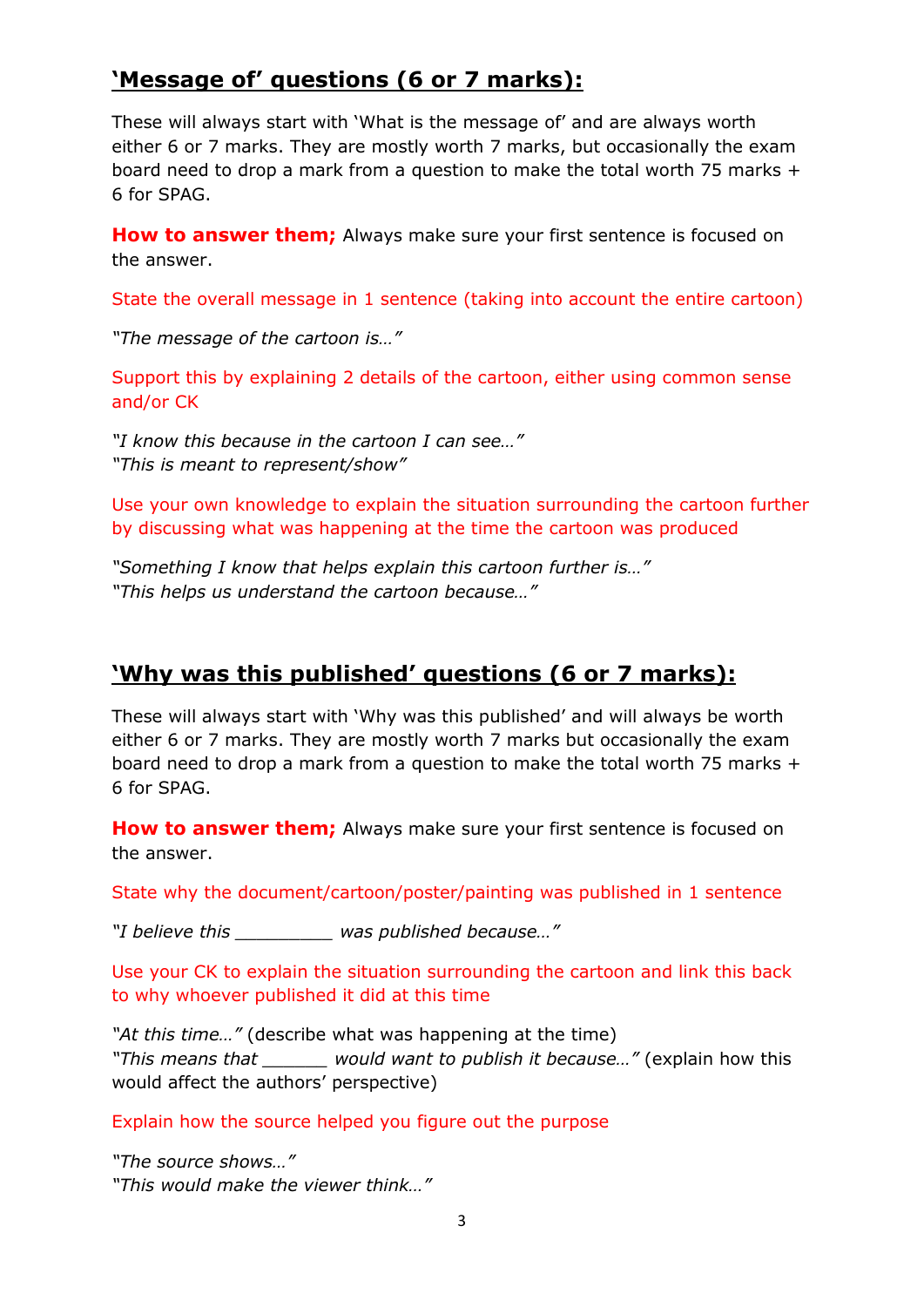## **'Are you surprised' questions (6 or 7 marks):**

These answers require a two sided answer. So in effect you are surprised and you are also not surprised. Sounds silly I know. They are mostly worth 7 marks, but occasionally the exam board need to drop a mark from a question to make the total worth 75 marks  $+6$  for SPAG.

#### **How to answer them;**

Opening statement which shows you are both surprised and not surprised

*"I am partially surprised by the content of source \_\_"*

Use CK to briefly describe the situation surrounding the source

*"This source is making reference to…"*

Explain why you are surprised by something in the source by using SD and CK

*"One aspect of the source which I find surprising is… QUOTE" "This is surprising to me because…"*

Explain why you are also not surprised by something in the source by using SD and CK

*"However, I am also not surprised when the source states… QUOTE" "This does not come as a surprise to me because…"*

Concluding sentence

## **'How useful is this source' questions (6 or 7 marks):**

These questions require you to follow a simple 3 step process.

Explain why what the source shows us is useful based on SD

*"The source is useful because it shows historians that…" "This is useful because…"*

Explain how reliable (or not) the source is using relevant W questions

*"I believe this source is/isn't reliable because…" (who/when/why) "This makes it useful/limited in use because…"*

Explain the limitations of what the source shows by using your CK to expand

*"The source is also limited in use because it doesn't show us other reasons/things such as…" (then use CK to expand on other reasons/things)*